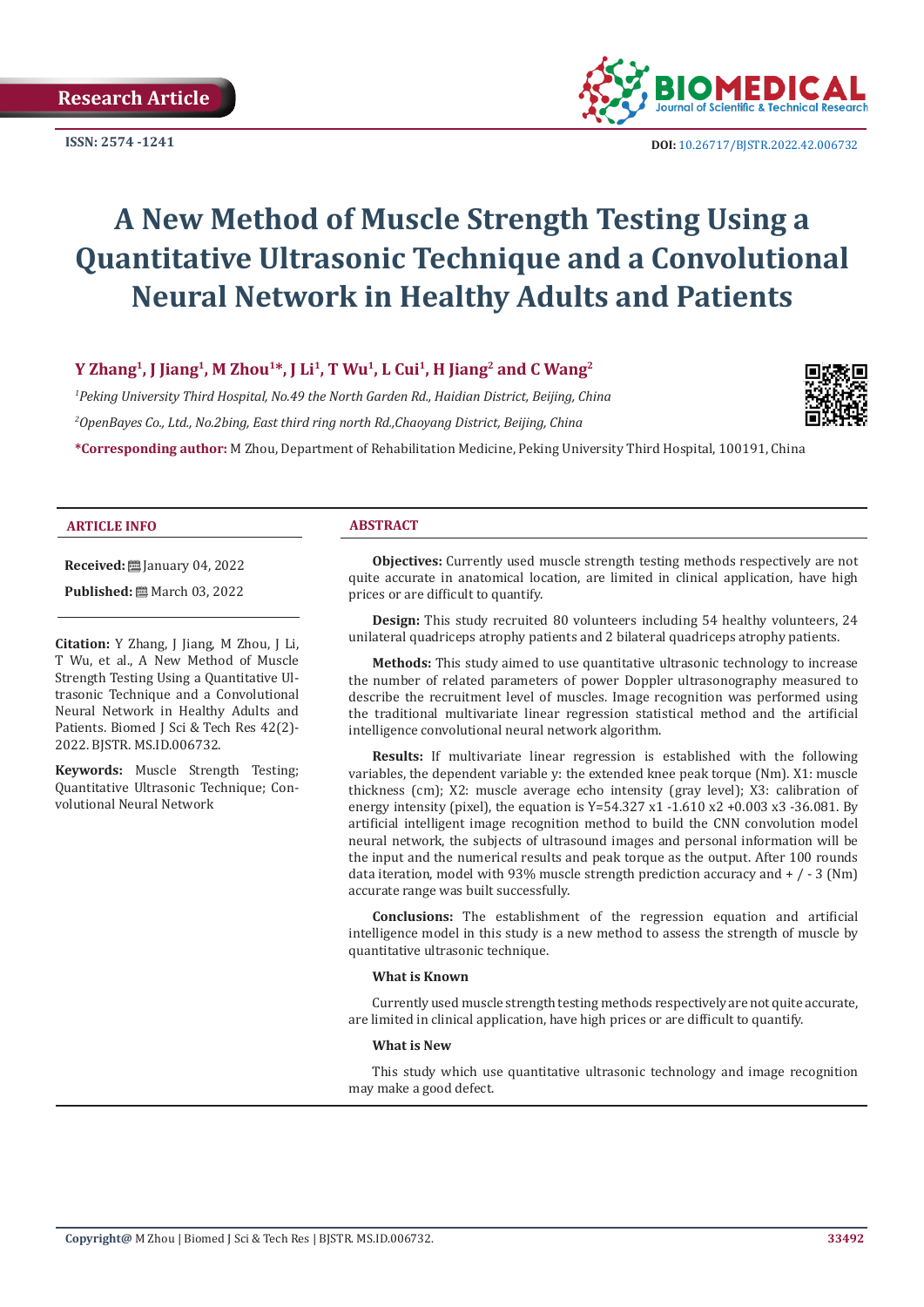# **Introduction**

Muscle strength testing is extensively applied for rehabilitation assessment of neurological diseases and osteoarticular diseases. The testing result can provide bases for the development of rehabilitation plans and assessment of rehabilitation training effects. The most commonly used methods currently include manual muscle strength testing, isometric muscle strength testing (such as dynamometer and tensiometer use), isotonic muscle strength testing (such as dumbbell and sandbag tests), isokinetic muscle strength evaluation, surface electromyography, and needle electromyography [1]. However, manual muscle strength testing, the most commonly used method in clinical practice, is a semiquantitative method that is limited by inaccurate anatomical positioning. Isometric and isotonic muscle strength testing can only detect a small number of muscles and cannot effectively examine muscles with a muscle strength lower than grade IV. Isokinetic muscle strength evaluation is performed when limb movement is always at a predetermined speed (isokinetic); for example, the knee extension peak torque at an angular velocity of 60˚/s under knee extension selected in this study is the international standard for determining extensor strength. However, due to limitations such as only a small number of detectable muscles, difficulty in examining muscles with a strength lower than grade IV and expensive instrumentation, isokinetic muscle strength evaluation is not well-suited for clinical development. Electromyography is more favorable for muscle strength comparisons in the same patient before and after treatment, but the absolute value has limited significance.

Needle electromyography is invasive and causes substantial pain to patients, while surface electromyography is also limited by inaccurate anatomical positioning [2]. In summary, a clinical evaluation method that can address the above deficiencies and comprehensively assess muscle strength must be developed. Ultrasonic imaging is a real-time, non-invasive, non-radioactive, convenient, and cost-effective testing method with accurate anatomical positioning and extensive applications. In 1968(Ikai and Fukunaga 1968), the application of ultrasonic imaging methods confirmed the conclusion that, regardless of differences in age and training, the strength produced by a cross-sectional area per unit of muscle is almost the same [3]. Many subsequent studies confirmed that when the cross-sectional area of a muscle is larger, the muscle strength is greater. With increasing age or some neuromuscular diseases, muscle quality decreases. For example, the muscles of old people or patients with amyotrophic lateral sclerosis (ALS) (Arts et al. [4]). Marfan syndrome (Voermans, et al. [5]), or Ehlers–Danlos syndrome (Voermans, et al. [6]) are infiltrated by adipose or fibrous tissues; therefore, the cross-sectional areas of muscles cannot

accurately reflect the number of muscle fibers, but the average echo intensity will increase.

Directly displaying whether a muscle is recruited under ultrasonic imaging is difficult. However, many studies have shown that substances such as adenosine and adenosine monophosphate in capillaries increase after muscle contraction. These substances function on the precapillary sphincter to cause exercise-induced muscle hyperemia. In contrast, unrecruited muscles do not contract and their blood vessels will not dilate [7]. Power Doppler ultrasonography can reveal the number of red blood cells passing per unit area and the signal amplitude and is sensitive to changes in blood vessel diameters in muscles. (Dori, et al. [8]) showed that red blood cell signals in muscles displayed by power Doppler ultrasonography significantly increased after rapid repetitive muscle contractions and reached the plateau stage after 40-60 s; however, increased signals were not observed in the muscles of muscular dystrophy patients. Therefore, power Doppler ultrasonography has excellent application prospects for displaying blood flow changes after muscle contractions to determine the level of muscle recruitment. Manual extraction of quantitative ultrasonic data is time-consuming and labor-intensive, hindering direct application of ultrasonography in clinical practice. Artificial intelligence (AI) is an active research topic and has been widely applied in various fields.

We aim to use intelligent software to automatically process quantitative ultrasonic images and establish relationships between the resultant data and muscle strength testing [9]. Deep learning usually requires the deep neural network algorithm, which includes the structures of the deep network, convolutional network, sequence network, and recurrent network. A convolutional neural network is a neural network specifically used to process data with a similar network structure, such as time series data (which can be considered a one-dimensional network formed by regular sampling on the time axis) and image data (which can be regarded as a two-dimensional pixel network). Convolutional networks show excellent performance in many fields. A convolutional network refers to a neural network that uses the convolution algorithm to replace the general matrix multiplication algorithm in at least one layer of the network [10]. In summary, in addition to muscle thickness and average echo intensity, this study aimed to use quantitative ultrasonic technology to increase the number of related parameters of power Doppler ultrasonography measured to describe the number, quality, and recruitment level of muscles. In addition, this method was compared with the existing muscle strength testing methods. Image recognition was performed using the traditional multivariate linear regression statistical method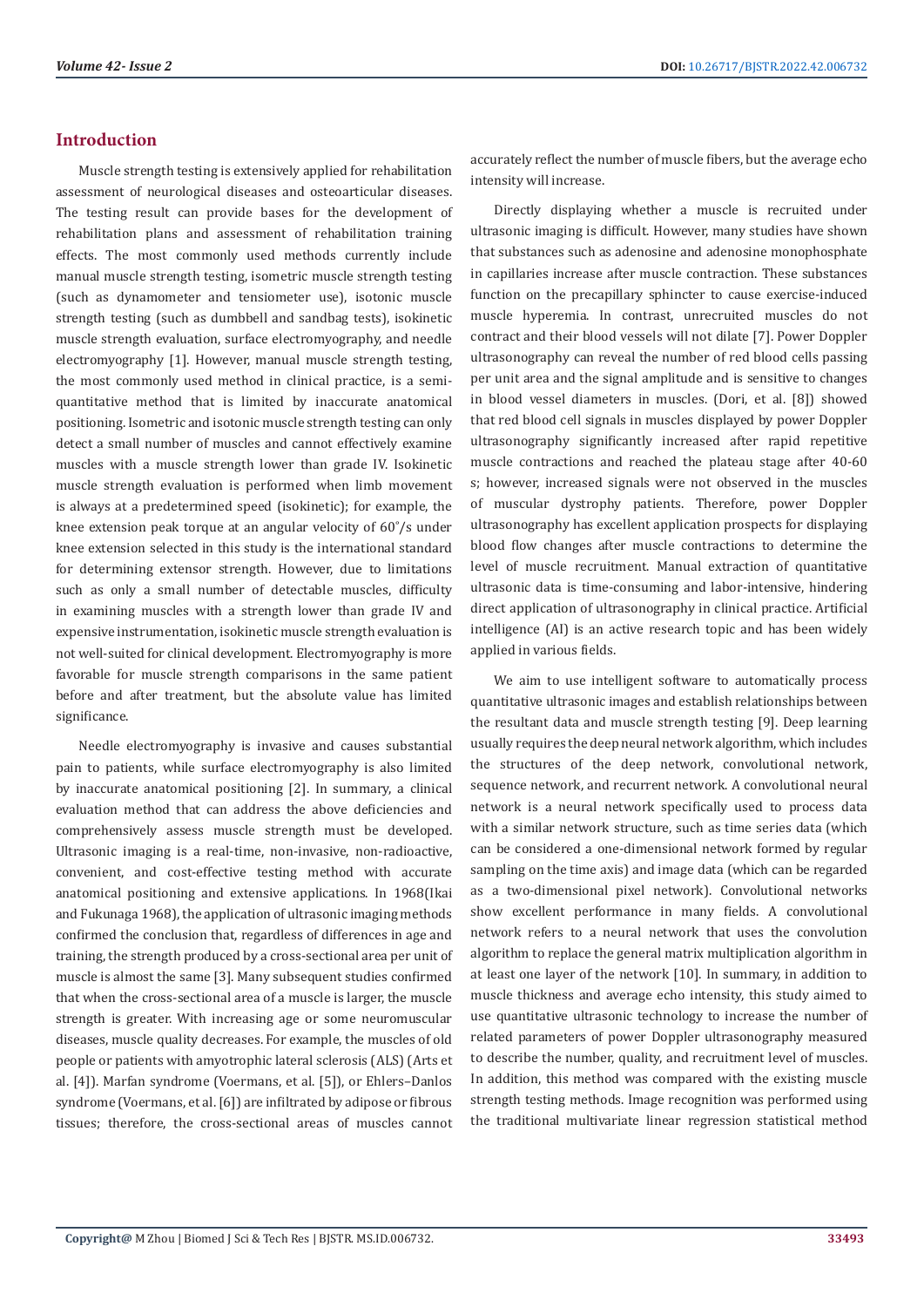and the AI convolutional neural network algorithm to investigate the application of quantitative ultrasonic technology for direct evaluation of muscle strength in clinical practice.

# **Materials and Method**

This study recruited 80 volunteers including 54 healthy volunteers, 24 unilateral quadriceps atrophy patients and 2 bilateral quadriceps atrophy patients. These healthy volunteers met the following inclusion criteria: no major complaints of muscle numbness, spasm, or atrophy, muscle-related physical activity impairment, or joint swelling and pain, no obvious malformation in the lower limbs, no disease history in the musculoskeletal system, nervous system, and peripheral blood, and no history of severe trauma in the lower limbs. In addition, joint mobility and muscle tension met the thresholds of muscle strength assessments. The volunteers did not have severe osteoporosis, were not in any stage of acute inflammation or acute bone fracture repair, and were between 18-55 years of age, with no gender restriction. Simultaneously, the patients catered to the demands of the following inclusion criteria: having quadriceps atrophy caused by long-term immobilization after surgery or peripheral nerve injury, no major complaints of muscle numbness, spasm, or joint swelling and pain, no obvious malformation in the lower limbs. Plus, joint mobility and muscle tension met the thresholds of muscle strength assessments. The volunteers did not have severe osteoporosis, were not in any stage of acute inflammation or acute bone fracture repair, and were between 18-55 years of age, with no gender restriction. We received informed written consent from each person to participate in our study. This study has been reviewed by the ethics committee of Peking University Third Hospital.

As mentioned above, isokinetic muscle strength testing is an internationally recognized quantitative muscle strength testing method. All isokinetic muscle strength testing was performed by the same therapist is this study. The quadriceps muscle strength of the volunteers was measured using the System 4 Biodex multijoint isokinetic system (Biodex, USA). The test used 3 speeds for measurement: slow, medium, and fast. The slow-speed measurement was repeated 5 times. The knee extension peak torque usually occurred in the first 3 measurements and was mainly used to determine the maximum muscle strength. The medium-speed measurement was repeated 10 times, and the fastspeed measurement was repeated 20 times. The total measurement time for the unilateral knee joint was 120 s; this measurement time ensured that full muscle hyperemia was achieved by the 2<sup>nd</sup> ultrasonic imaging measurement [11]. Collection of all quantitative ultrasonic data was performed by one ultrasound physician. The Aixplorer® series color ultrasonic diagnostic instrument of Supersonic Imagine (Aixplorer, France) and an L15-4 linear array probe were used. The medial head of the quadriceps muscle was measured. The subjects wore short pants that settled above the knees. Tight pants were avoided to prevent impaired venous return, which can affect the power Doppler ultrasonography result. The subjects did not exercise within half an hour before testing. Two-dimensional images of the subjects' muscles were collected in a quiet resting state and used to measure muscle thickness and the average echo intensity.

The power Doppler images were used to measure the level of muscle hyperemia. The measurements were performed in the 0° knee extension position and the most prominent part of the medial head of the quadriceps muscle was measured by the ultrasound physician using visualization. The probe angle was perpendicular to the trajectory of the muscle bundle, and the measurement was performed with the muscle in a relaxed state. After the measurements, the knee was restrained to complete the isokinetic muscle strength test. When testing of the last group was completed, the knee was released immediately. The two-dimensional image and the power Doppler image at the same location were captured and the image acquisition time was no more than 3 s. The muscle thickness of the medial head of the quadriceps muscle was manually selected and labeled by the ultrasound imaging physician. The average muscle echo intensity was measured using Adobe Photoshop CS3 software. A sector region of the medial head of the quadriceps muscle was delineated using the lasso tool and the average value of the sector region was read using the histogram interface of the software. Because the image was composed of black, white, and gray colors, the average echo intensity was expressed as the gray scale; the minimum value of 0 indicated that the image was mostly "black", and the maximum value of 255 indicated that the image was mostly "white".

The power Doppler ultrasonic signal regions were different before and after exercise. (Figure 1) shows images of the same subject before (left) and after (right) exercise. The signal region significantly increased, indicating that muscle hyperemia significantly increased. Measurement of the signal regions from power Doppler ultrasonography before and after exercise was performed using Adobe Photoshop CS3 software. The signal regions were delineated. The value of a delineated region was read using the histogram interface of the software and expressed in pixels. Due to the difference in image magnification Z and the signal intensity gain value G, the signal regions of the medial head of the quadriceps muscle on power Doppler ultrasonography before and after exercise required correction using the following formula. The corrected power ultrasonic intensity was determined and expressed in pixels.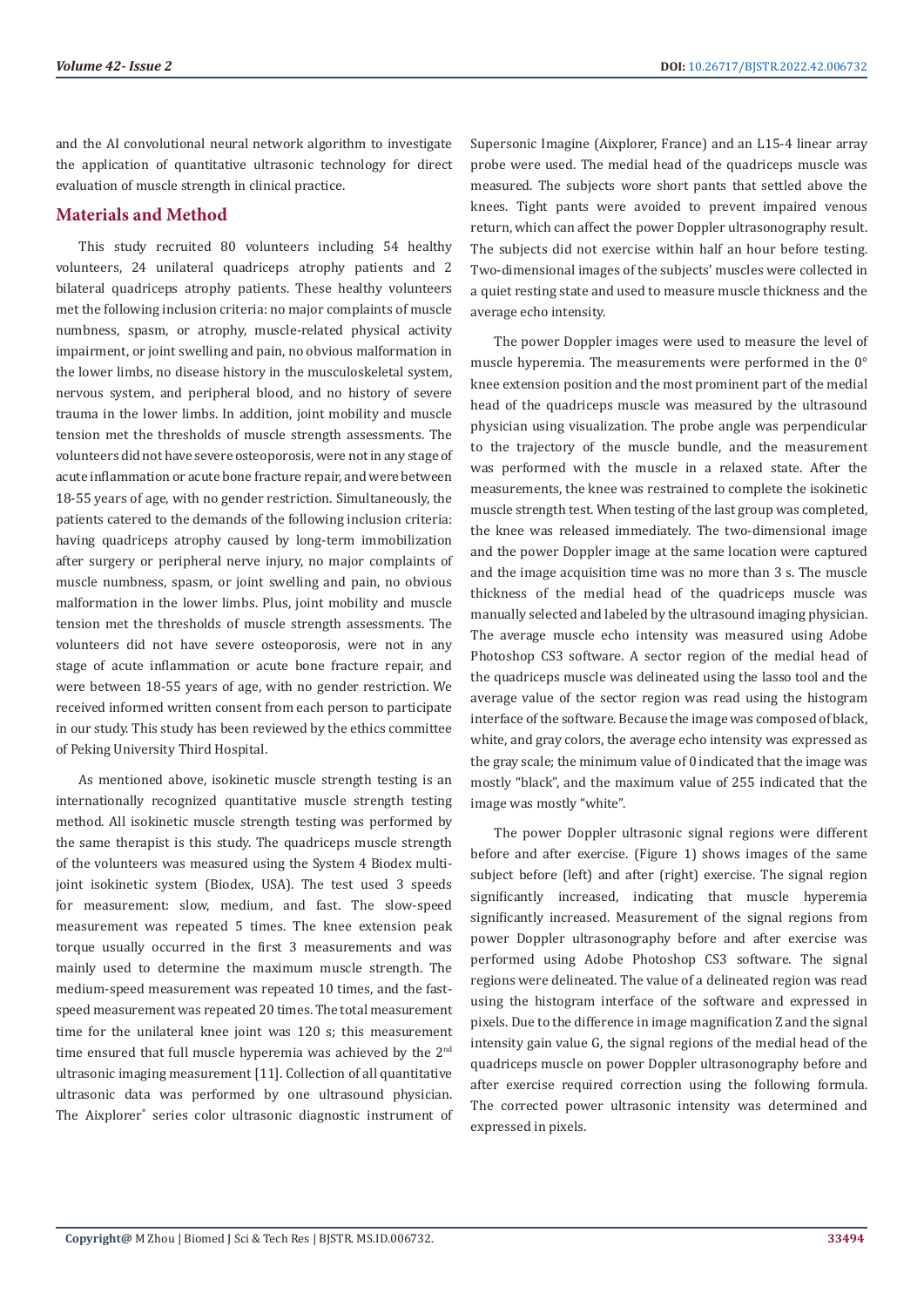$Corrected powerultasonic in tensity(pixel) = \frac{Re \, dblood cellsignal region before exercise(pixel) - Re \, dblood cellsignal region after exercise(pixel) }{Im \,agemanngification Z(\%) \times Signal int \,ensity gain value G(\%)}$ 



**Figure 1:** Comparison of the signal intensity on power Doppler ultrasonography before and after exercise in the medial head of the quadriceps muscle.



**Figure 2:** The convolutional neural network model (DNN: Deep Neural Networks. CNN: Convolutional neural network).

Multivariate linear regression: Multivariate linear regression analyses of the above measurement data were performed using SPSS 19.0 statistical software. Convolutional neural network model: Four known muscle strength images (2 before exercise and 2 after exercise) and participant information (gender, age, height, and body weight) were the inputs, and the knee extension peak torque was the output. A total of 160 groups of data consists of 132 healthy lower limbs and 28 quadriceps atrophy lower limbs from 80 volunteers was used as the training data set in this study, and the convolutional neural network was used for learning (Figure 2). The specific network structure included the use of two channels to extract features from the input data. The first channel extracted image features. The two groups of ultrasonic images before and after

exercise were separately connected to one set of the convolution layer, which included 3 sections. The first section contained 1 3x3 16-kernel convolutional layer and 1 2x2 pooling layer. The second section contained 1 3x3 32-kernel convolutional layer and 1 2x2 pooling layer. The third section contained 2 3x3 64-kernel convolutional layers and 1 2x2 pooling layer. Feature extraction in ultrasonic images was performed using this set of convolutional layers to develop image features. The second channel extracted the 0/1 numerical features developed after binary processing of the personal information of the subjects. The numerical features and image features were connected to a neural network hidden layer containing 128 nodes for feature combination. The correlation between feature combination and fitting features was analyzed to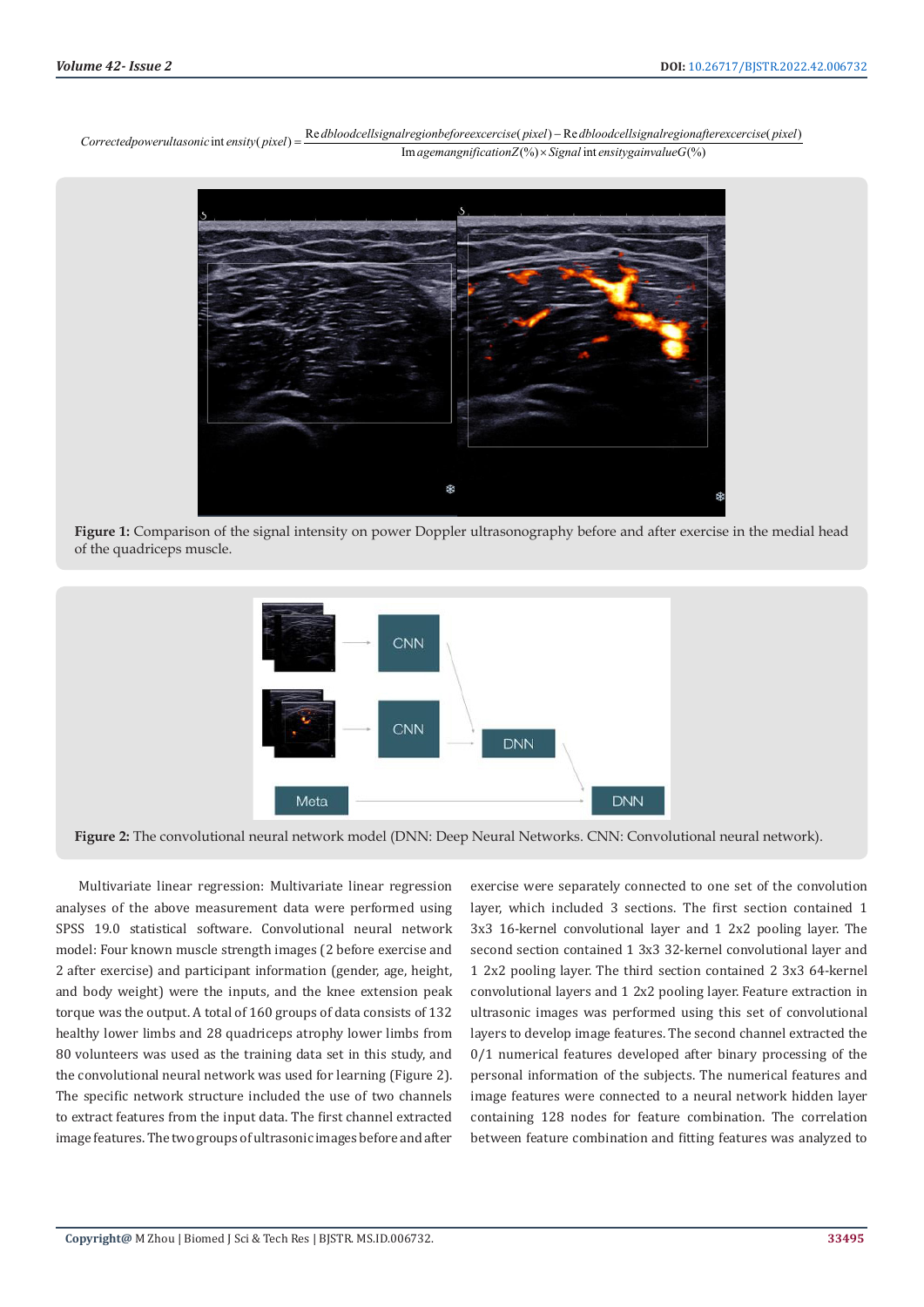obtain a final score, which served as the predicted knee extension peak torque. Algorithm design: The convolutional kernels of the two image convolutional channels were 3\*3\*16, 3\*3\*32, and 3\*3\*64, followed by a 128-neuron hidden layer. In addition, image features

and numerical features were merged for feature combination through a 16-neuron hidden layer to obtain the final predicted score (Figure 3).



### **Results**

Forty-five men and 35 women were included among the volunteers. The basic information of the subjects is show. The quantitative ultrasonic technology parameters (muscle thickness, average muscle echo intensity, and corrected power ultrasonic intensity) and muscle strength parameter (knee extension peak torque) were introduced into SPSS 6.0 for data processing via multivariate linear correlation analysis. The dependent variable y, knee extension torque (Nm), was a continuous variable and conformed to a normal distribution. The independent variables were x1, muscle thickness (cm); x2, muscle average echo intensity (gray scale); and x3, corrected power ultrasonic intensity (pixel). The model R value was  $0.708 > 0.4$ , and the adjusted  $R^2$  was  $0.492 > 0.1$ , indicating that the fitting degree of this model was relatively ideal,

the goodness of fit was comparatively high. In the ANOVA table, the F value of the regression equation was 52.248. The probability of the significance test was 0 and was smaller than the significance level of 0.05. The coefficients were not 0 at the same time and the linear relationship between the explained variables and the overall explanatory variables was significant; therefore, a linear equation could be established. The coefficient table (Table 2) shows that the significance of all independent variables was smaller than 0.05, indicating that these 3 variables all had a significant linear correlation with the dependent variable. Furthermore, x1 and x3 showed positive correlations and x2 showed a negative correlation with the dependent variable, results that were consistent with the hypothesis. VIF values were all smaller than 2, indicating that the collinearity was not strong.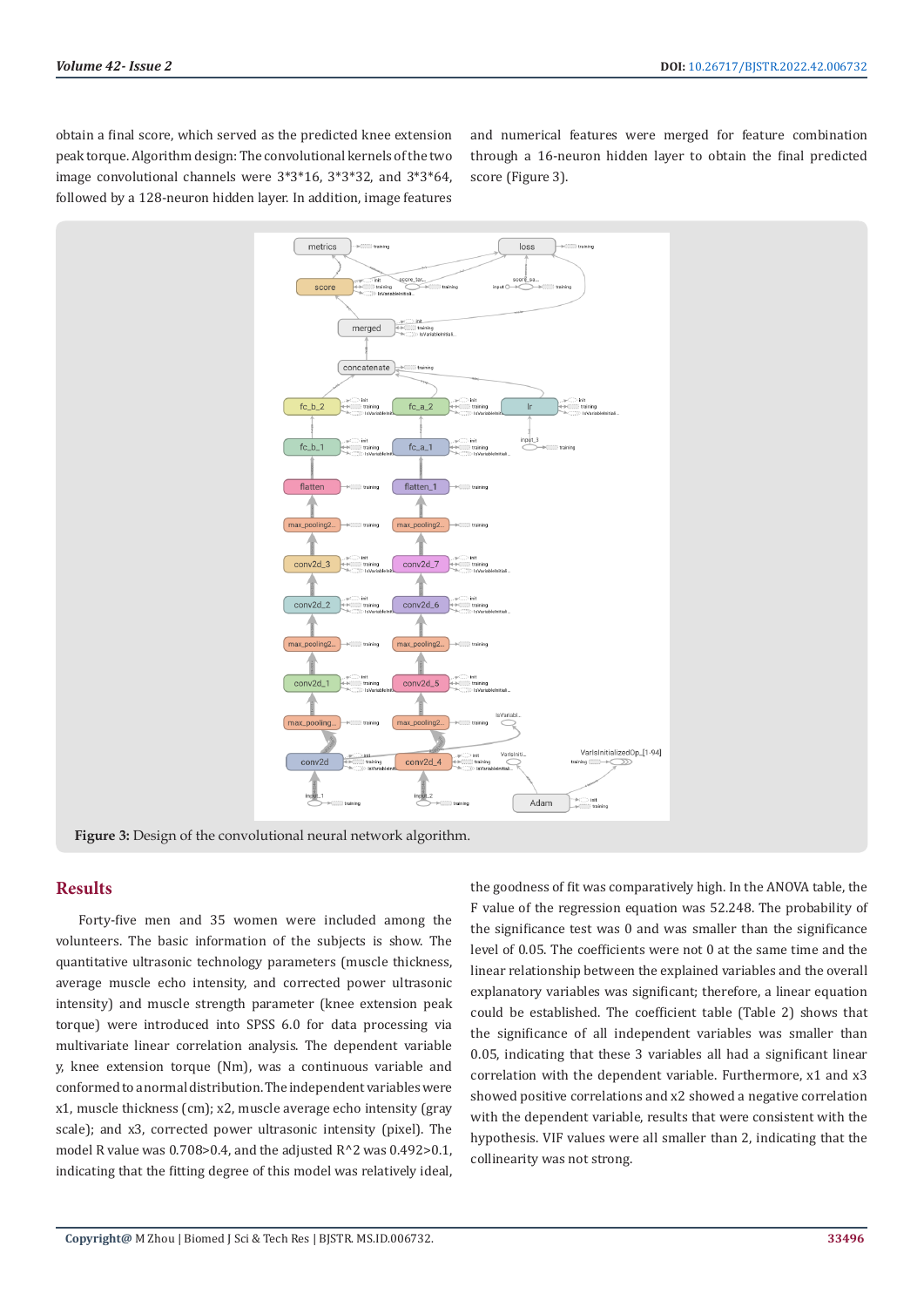The final equation was obtained from this coefficient table.

$$
Y = 54.327 \, x1 \, -1.610 \, x2 \, +0.003 \, x3 \, -36.081 \, (2)
$$

A residual analysis was performed. The P-P plot (Figure 4) showed that the source data and the normal distribution did not have significant differences and the residual met the requirement of a linear model. The scatter plot showed that these 3 points were evenly distributed on upper and lower sides of the vertical coordinate "0", indicating that the data conformed to the model well. The products of pairwise multiplication among the three independent variables were introduced as interaction terms for multivariate linear regression. The coefficient table was then obtained. Except for x1, the significance was greater than 0.05, indicating no interaction among the independent variables. During the learning process of optimization iteration, MSE was selected as the loss function, and Adam was used as the optimizer algorithm to obtain the optimal value. After 200 rounds of iteration of 160 sets of data, the model results were obtained. After 200 rounds of iteration, the muscle strength accuracy rate was 93% and the range of the muscle strength accuracy was ±0.1 (Nm). By solving the model through the loss function, we hoped to achieve predicted and target values that were as close as possible using this model. After 200 rounds of iteration, the overall difference between the predicted and target values in the validation set was smaller than 0.01, indicating that the personal information and imaging information of the volunteers could be used to fit and approximate the real muscle strength data. The mean squared error (MSE) and mean absolute error (MAE) functions are shown in (Figure 5).





**Figure 5:** The mean squared error (MSE) and mean absolute error (MAE) functions.

#### **Discussion**

The multivariate linear regression results not only confirmed that muscle thickness and average echo intensity correlated with muscle strength but also innovatively validated that the power Doppler ultrasonic parameters also had strong correlations with

muscle strength, further supporting the clinical application of quantitative ultrasonic technology as a muscle strength testing method. The neural network algorithm of AI provides a more convenient alternative to manual extraction of ultrasonic data. Only a few seconds are required between the acquisition of basic information and ultrasonic images of subjects and obtaining the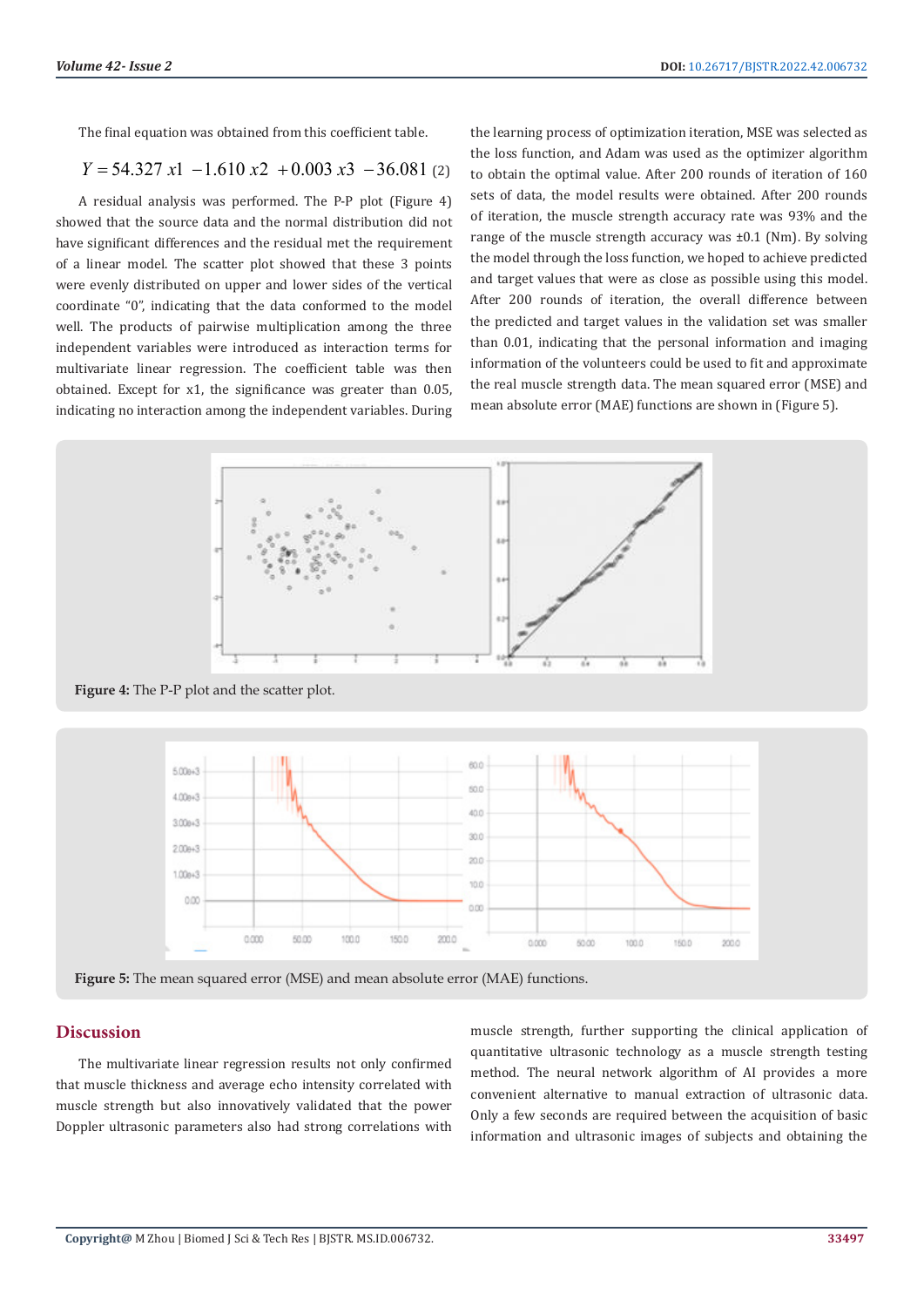predicted torque; therefore, the method of manual labeling and calculations using the corresponding formula are omitted and the application range of ultrasonic imaging in muscle strength assessment is thus increased. The sample size in this study was small; however, a model with excellent accuracy was still obtained. Various errors in the manual extraction of ultrasonic image data highlight the advantages of AI. This model can be incorporated into the ultrasonic imaging instrument as a plug-in function. By inputting the basic information of a patient and examining the twodimensional ultrasound and power Doppler ultrasound images before and after exercise, the predicted knee extension peak torque can be obtained using the convolution neural network model. This method has the following advantages.

The anatomical positioning is accurate, the muscle strength of any muscle can be theoretically determined, patients do not experience trauma and pain, ultrasound is very popular and inexpensive, no consumable supplies are used, and AI deep learning can further increase the accuracy of predicted results. This study not only recruited healthy subjects but analyzed some quadriceps atrophy patients, which makes the methods and conclusions of this study having a better practical value in clinical applications. Regardless of decreased muscle thickness caused by disuse or pathological atrophy, reduced muscle quality caused by muscle disease or aging, or abnormal muscle recruitment caused by upper or lower motor neuron damage, both the linear regression equation and the AI model have significant applicability. The focus of future research may be on a more scientific and effective exercise program and scenarios in which no gold standard of muscle strength assessment exists. We believe that combining quantitative ultrasonic technology and the AI imaging recognition algorithm in muscle strength testing in clinical practice is feasible.

### **Conclusion**

The successful establishment of the regression equation and the AI model in this study provide certain bases for using quantitative ultrasonic technology as a new method for muscle strength testing in clinical practice.

# **Conflict of Interest**

None declared.

# **Ethical Approval**

This experiment has passed the Ethics Examination by the Peking University Third Hospital Committee [medical ethics trial no. (282-02)].

# **Funding**

Doctoral research fund of Peking University.

# **Clinical Trials Registry Name and Registration Number**

A New Method of Muscle Strength Testing Using a Quantitative Ultrasonic Technique and a Convolutional Neural Network. NCT04043832.

#### **References**

- 1. [Sisto SA, Dyson-Hudson T \(2007\) Dynamometry testing in spinal cord](https://pubmed.ncbi.nlm.nih.gov/17551866/) [injury. J Rehabil Res Dev 44\(1\): 123-136.](https://pubmed.ncbi.nlm.nih.gov/17551866/)
- 2. [Bohannon RW \(2001\) Measuring knee extensor muscle strength. Am J](https://pubmed.ncbi.nlm.nih.gov/11138949/) [Phys Med Rehabil 80\(1\): 13-18.](https://pubmed.ncbi.nlm.nih.gov/11138949/)
- 3. [Ikai M, Fukunaga T \(1968\) Calculation of muscle strength per unit cross](https://pubmed.ncbi.nlm.nih.gov/5700894/)[sectional area of human muscle by means of ultrasonic measurement.](https://pubmed.ncbi.nlm.nih.gov/5700894/) [European Journal of Applied Physiology and Occipational Physiology](https://pubmed.ncbi.nlm.nih.gov/5700894/) [26\(1\): 26-32.](https://pubmed.ncbi.nlm.nih.gov/5700894/)
- 4. [Arts IM, Van Rooij FG, Overeem S, Pillen S, Janssen HM, et al. \(2008\)](https://pubmed.ncbi.nlm.nih.gov/17964067/) [Quantitative muscle ultrasonography in amyotrophic lateral sclerosis.](https://pubmed.ncbi.nlm.nih.gov/17964067/) [Ultrasound Med Biol 34\(3\): 354-361.](https://pubmed.ncbi.nlm.nih.gov/17964067/)
- 5. Voermans N, Timmermans J, Van Alfen N, Pillen S, op den Akker J, et al. (2009) Neuromuscular features in Marfan syndrome. Clin Genet 76(1): 25-37.
- 6. Voermans NC, van Alfen N, Pillen S, Lammens M, Schalkwijk J, et al. (2009) Neuromuscular involvement in various types of Ehlers–Danlos syndrome. Ann Neurol 65(6): 687-697.
- 7. [Huihui Li, Guoru Zhao, Yongjin Zhou, Xin Chen, Zhen Ji, et al. \(2014\)](https://biomedical-engineering-online.biomedcentral.com/articles/10.1186/1475-925X-13-5) [Relationship of EMG/SMG features and muscle strength level: an](https://biomedical-engineering-online.biomedcentral.com/articles/10.1186/1475-925X-13-5) [exploratory study on tibialis anterior muscles during plantar flexion](https://biomedical-engineering-online.biomedcentral.com/articles/10.1186/1475-925X-13-5) [among hemiplegia patients. BioMedical Engineering OnLine 13: 5.](https://biomedical-engineering-online.biomedcentral.com/articles/10.1186/1475-925X-13-5)
- 8. [Amir Dori, Hiba Abbasi, Craig M Zaidman \(2016\) Intramuscular blood](https://pubmed.ncbi.nlm.nih.gov/26994405/) [flow quantification with power Doppler ultrasonography. Muscle Nerve](https://pubmed.ncbi.nlm.nih.gov/26994405/) [54\(5\): 872-878.](https://pubmed.ncbi.nlm.nih.gov/26994405/)
- 9. [Esteva A, Robicquet A, Ramsundar B, Kuleshov V, DePristo M, et al.](https://www.nature.com/articles/s41591-018-0316-z) [\(2019\) A guide to deep learning in healthcare. Nat Med 25\(1\): 24-29.](https://www.nature.com/articles/s41591-018-0316-z)
- 10. [Anwar SM, Majid M, Qayyum A, Awais M, Alnowami M, et al. \(2018\)](https://link.springer.com/article/10.1007/s10916-018-1088-1) [Medical Image Analysis using Convolutional Neural Networks: A Review.](https://link.springer.com/article/10.1007/s10916-018-1088-1) [J Med Syst 42\(11\): 226.](https://link.springer.com/article/10.1007/s10916-018-1088-1)
- 11. [Su H, Chang NJ, Wu WL, Guo LY, Chu IH, et al. \(2017\) Acute Effects of](https://pubmed.ncbi.nlm.nih.gov/27736289/) [Foam Rolling, Static Stretching, and Dynamic Stretching During Warm](https://pubmed.ncbi.nlm.nih.gov/27736289/)[ups on Muscular Flexibility and Strength in Young Adults. J Sport Rehabil](https://pubmed.ncbi.nlm.nih.gov/27736289/) [26\(6\): 469-477.](https://pubmed.ncbi.nlm.nih.gov/27736289/)